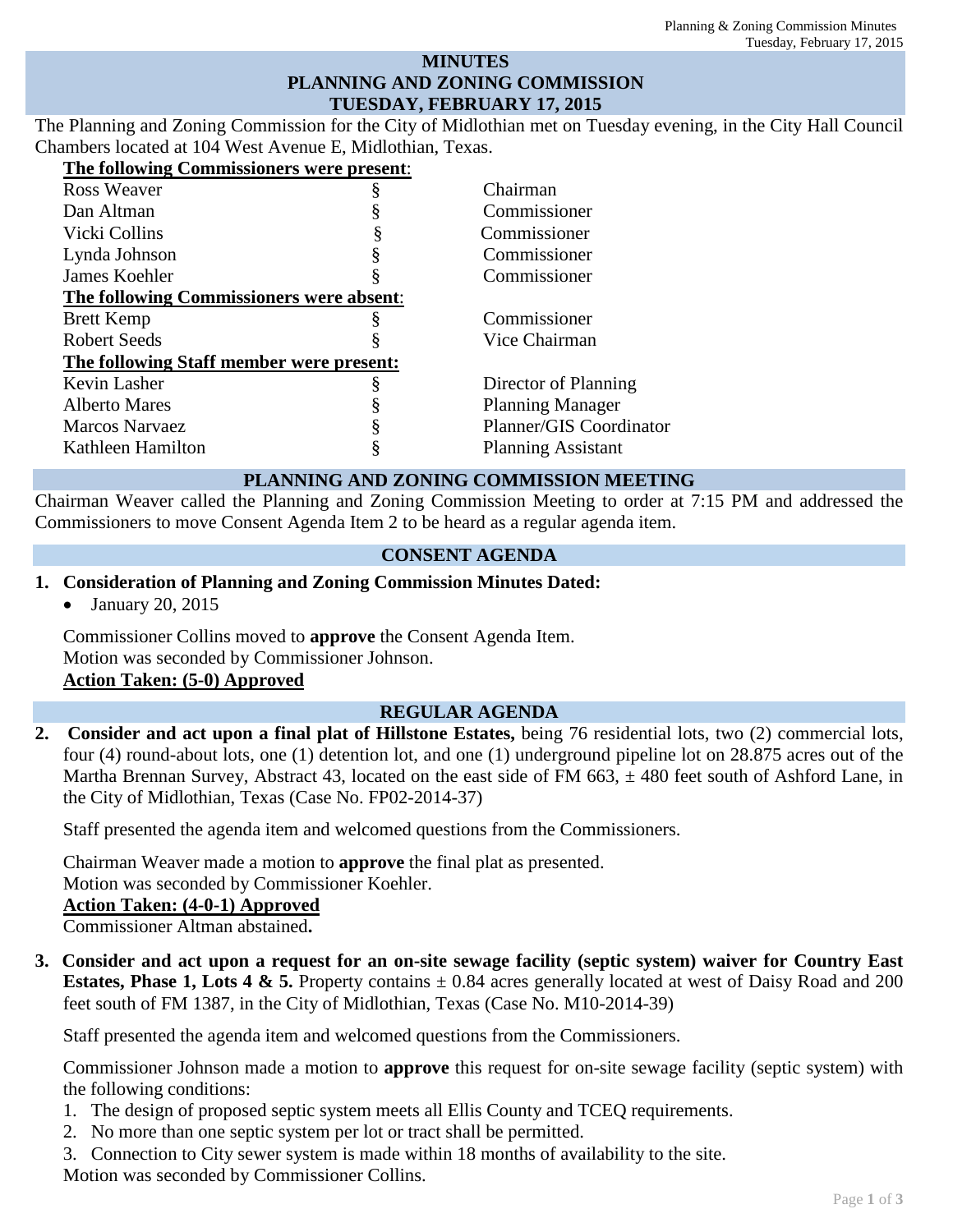#### **Action Taken: (5-0) Approved**

**4. Consider and act upon a request for a masonry exemption for The Aviary subdivision.** Property contains  $\pm$ 51.446 acres in the John Crane Survey, Abstract No. 246 and the Samuel Fredrick Survey, Abstract No. 357 and located at the southeast intersection of Shiloh Road and Walnut Grove Road, in the City of Midlothian, Texas (Case No. M09-2014-34)

Staff presented the agenda item and welcomed questions from the Commissioners.

Commissioner Koehler moved to **approve** this request with the following conditions:

- 1. To allow a minimum 60% masonry coverage (brick or stone) as defined in the City of Midlothian Zoning Ordinance 2013-24, as amended.
- 2. Developer to include a design booklet depicting architectural renderings (included in the staff report) within the The Aviary deed requirements.

Motion was seconded by Commissioner Altman.

# **Action Taken: (5-0) Approved**

**5. Consider and act upon the site plan, landscaping, and building elevations** for Creekbend Plaza Addition, Lot 1R-B, Block 2, (Chicken Express) and containing  $\pm$  1.942 acres, located in the Planned Development 12 (PD-12) District and generally located at the southwest intersection of George Hopper Road and East Main Street, in the City of Midlothian, Texas. (Case No. SP01-2014-33)

Staff presented the agenda item and welcomed questions from the Commissioners.

Commissioner Koehler moved to **approve** the building elevation, site plan and landscaping plans and the parking variance to include 17 spaces above the required maximum (total of 27 spaces) as presented and to include the following condition:

1. A "right-in/right-out" driveway median be constructed at the proposed curb-cut at George Hopper Road.

Motion was seconded by Commissioner Collins.

# **Action Taken: (5-0) Approved**

**6. Consider and act upon a preliminary plat of Skyview Addition.** Property contains  $\pm 24.62$  acres out of the, and the J.W. Kizziar Survey, Abstract 609 and generally located on the west side of Walter Stephenson Road and  $\pm$  620 feet west of Pecan Ridge Ct., in the City of Midlothian, Texas (Case No. PP06-2014-35)

Staff presented the agenda item and welcomed questions from the Commissioners.

Commissioner Altman moved to **approve** the preliminary plat of Skyview Addition with the following conditions:

- 1. The spacing variance along Walter Stephenson Road is granted based on the submitted preliminary plat.
- 2. Prepare and submit a preliminary traffic impact study prior to the acceptance of the final plat to determine peak-hour traffic at built-out to verify the need for any accel/decel lanes along Walter Stephenson Road.
- 3. Establishment of a Homeowners Association prior to the filing of a final plat to maintain the common lot.
- 4. For the final plat application, dedicate one-half of the major collector that runs northwest of Walter Stephenson Road.

Motion was seconded by Commissioner Koehler.

# **Action Taken: (5-0) Approved**

### **PUBLIC HEARING**

**7. Conduct a public hearing and act on a proposed ordinance to amend the City of Midlothian Zoning Ordinance 2013-24, as amended, by the addition of Section 11, Tree Preservation,** including the incorporation of modifications to various articles, sections and subsections of the Zoning Ordinance pertaining to landscaping; establishing a Midlothian Tree Mitigation Fund; providing a conflicts clause; providing a severability clause, providing for the enforcement of said amendments, establishing a penalty for violations, and providing for an effective date. (Case No. OZ01-2014-01)

Staff presented the agenda item and welcomed questions from the Commissioners.